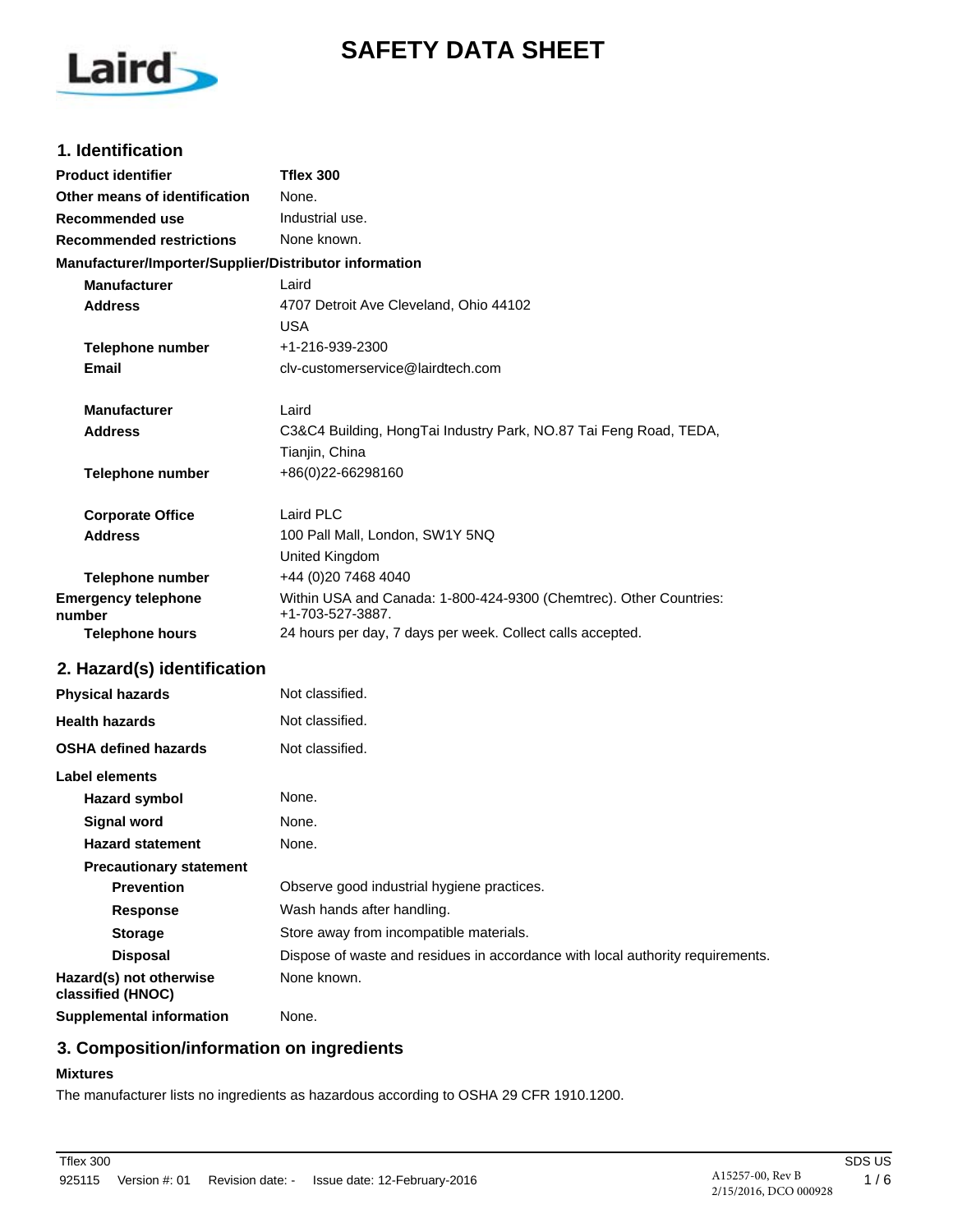# **4. First-aid measures**

| <b>Inhalation</b>                                                            | Not relevant, due to the form of the product.                                                                                                                                                                             |
|------------------------------------------------------------------------------|---------------------------------------------------------------------------------------------------------------------------------------------------------------------------------------------------------------------------|
| <b>Skin contact</b>                                                          | Not relevant, due to the form of the product.                                                                                                                                                                             |
| Eye contact                                                                  | Not relevant, due to the form of the product.                                                                                                                                                                             |
| Ingestion                                                                    | Not relevant, due to the form of the product.                                                                                                                                                                             |
| <b>Most important</b><br>symptoms/effects, acute and<br>delayed              | Not relevant, due to the form of the product.                                                                                                                                                                             |
| Indication of immediate<br>medical attention and special<br>treatment needed | Treat symptomatically.                                                                                                                                                                                                    |
| <b>General information</b>                                                   | First aid personnel must be aware of own risk during rescue.                                                                                                                                                              |
| 5. Fire-fighting measures                                                    |                                                                                                                                                                                                                           |
| Suitable extinguishing media                                                 | Use fire-extinguishing media appropriate for surrounding materials.                                                                                                                                                       |
| Unsuitable extinguishing<br>media                                            | None.                                                                                                                                                                                                                     |
| Specific hazards arising from<br>the chemical                                | During fire, gases hazardous to health may be formed.                                                                                                                                                                     |
| Special protective equipment<br>and precautions for firefighters             | Selection of respiratory protection for firefighting: follow the general fire precautions indicated in<br>the workplace. Self-contained breathing apparatus and full protective clothing must be worn in<br>case of fire. |
| <b>Fire fighting</b><br>equipment/instructions                               | Use standard firefighting procedures and consider the hazards of other involved materials.                                                                                                                                |
| <b>Specific methods</b>                                                      | Use standard firefighting procedures and consider the hazards of other involved materials.                                                                                                                                |

**6. Accidental release measures**

**General fire hazards** Will burn if involved in a fire.

**Personal precautions,** Keep unnecessary personnel away. For personal protection, see section 8 of the SDS. **protective equipment and emergency procedures** Sweep up or gather material and place in appropriate container for disposal. For waste disposal, see section 13 of the SDS. **Methods and materials for containment and cleaning up Environmental precautions** Avoid discharge into drains, water courses or onto the ground.

#### **7. Handling and storage**

| <b>Precautions for safe handling</b>                            | No special precautions are necessary beyond normal good hygiene practices. See Section 8 of the<br>SDS for additional personal protection advice when handling this product. Observe good industrial<br>hygiene practices. |
|-----------------------------------------------------------------|----------------------------------------------------------------------------------------------------------------------------------------------------------------------------------------------------------------------------|
| Conditions for safe storage,<br>including any incompatibilities | Store in closed original container in a dry place.                                                                                                                                                                         |

#### **8. Exposure controls/personal protection**

| <b>Occupational exposure limits</b> | No exposure limits noted for ingredient(s).                                                                                                                                                                    |  |
|-------------------------------------|----------------------------------------------------------------------------------------------------------------------------------------------------------------------------------------------------------------|--|
| <b>Biological limit values</b>      | No biological exposure limits noted for the ingredient(s).                                                                                                                                                     |  |
| Appropriate engineering<br>controls | Used as intended, this product is not expected to generate potentially hazardous quantities of dust<br>or fumes.<br>In an industrial work environment no special precautions or control measures are required. |  |
|                                     | Individual protection measures, such as personal protective equipment                                                                                                                                          |  |
| Eye/face protection                 | Not normally needed.                                                                                                                                                                                           |  |
| <b>Skin protection</b>              |                                                                                                                                                                                                                |  |
| <b>Hand protection</b>              | Not normally needed.                                                                                                                                                                                           |  |
| Other                               | No skin protection is ordinarily required under normal conditions of use. In accordance with good<br>industrial hygiene practices, precautions should be taken to avoid skin contact.                          |  |
| <b>Respiratory protection</b>       | Not normally needed.                                                                                                                                                                                           |  |
| <b>Thermal hazards</b>              | Wear appropriate thermal protective clothing, when necessary.                                                                                                                                                  |  |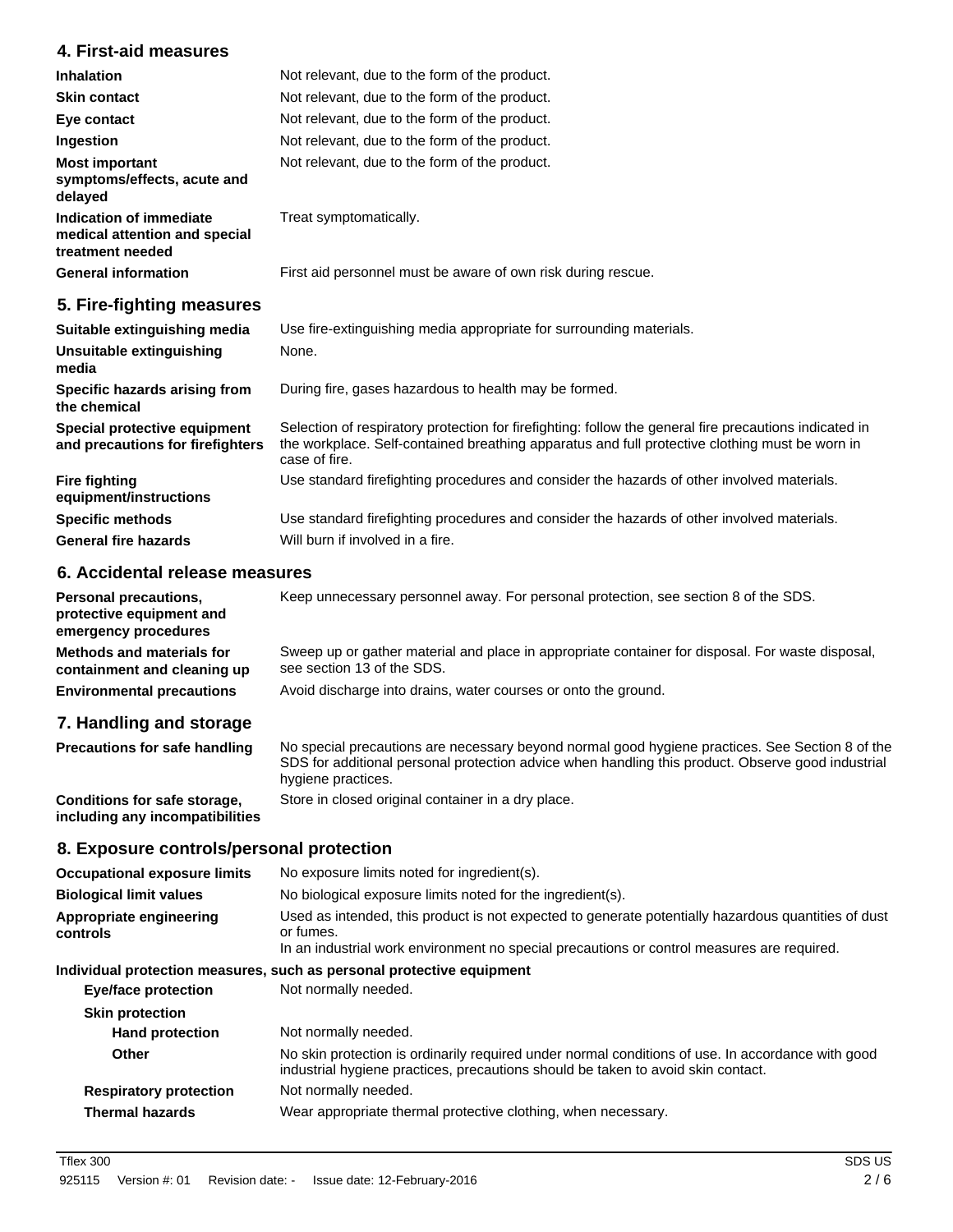# **9. Physical and chemical properties**

#### **Appearance**

| <b>Physical state</b>                             | Solid.                          |
|---------------------------------------------------|---------------------------------|
| Form                                              | Sheet.                          |
| Color                                             | Light green.                    |
| Odor                                              | Odorless.                       |
| <b>Odor threshold</b>                             | Unknown.                        |
| pH                                                | Not applicable.                 |
| Melting point/freezing point                      | Not available.                  |
| Initial boiling point and boiling<br>range        | Not applicable.                 |
| <b>Flash point</b>                                | Not applicable.                 |
| <b>Evaporation rate</b>                           | Negligible.                     |
| Flammability (solid, gas)                         | Non flammable.                  |
| Upper/lower flammability or explosive limits      |                                 |
| <b>Flammability limit - lower</b><br>(%)          | Not applicable.                 |
| <b>Flammability limit - upper</b><br>(%)          | Not applicable.                 |
| Vapor pressure                                    | Negligible.                     |
| Vapor density                                     | Negligible.                     |
| <b>Relative density</b>                           | 1.75                            |
| Solubility(ies)                                   |                                 |
| Solubility (water)                                | Negligible.                     |
| <b>Partition coefficient</b><br>(n-octanol/water) | Not available.                  |
| <b>Auto-ignition temperature</b>                  | Not applicable.                 |
| <b>Decomposition temperature</b>                  | Not available.                  |
| <b>Viscosity</b>                                  | Not applicable.                 |
| <b>Other information</b>                          |                                 |
| <b>Bulk density</b>                               | 1.75 g/cm <sup>3</sup> at 25 °C |
| <b>Explosive properties</b>                       | Not explosive.                  |
| <b>Oxidizing properties</b>                       | Not oxidizing.                  |
| VOC (Weight %)                                    | $< 1 \%$                        |
|                                                   |                                 |

#### **10. Stability and reactivity**

| <b>Reactivity</b>                            | The product is stable and non-reactive under normal conditions of use, storage and transport.       |
|----------------------------------------------|-----------------------------------------------------------------------------------------------------|
| <b>Chemical stability</b>                    | Material is stable under normal conditions.                                                         |
| <b>Possibility of hazardous</b><br>reactions | No dangerous reaction known under conditions of normal use.                                         |
| <b>Conditions to avoid</b>                   | Avoid temperatures exceeding the decomposition temperature. Contact with incompatible<br>materials. |
| Incompatible materials                       | Strong oxidizing agents.                                                                            |
| <b>Hazardous decomposition</b><br>products   | Carbon oxides. Metal oxides.                                                                        |

# **11. Toxicological information**

#### **Information on likely routes of exposure**

| <b>Inhalation</b>   | Not likely, due to the form of the product. |
|---------------------|---------------------------------------------|
| <b>Skin contact</b> | No adverse effects due to skin contact.     |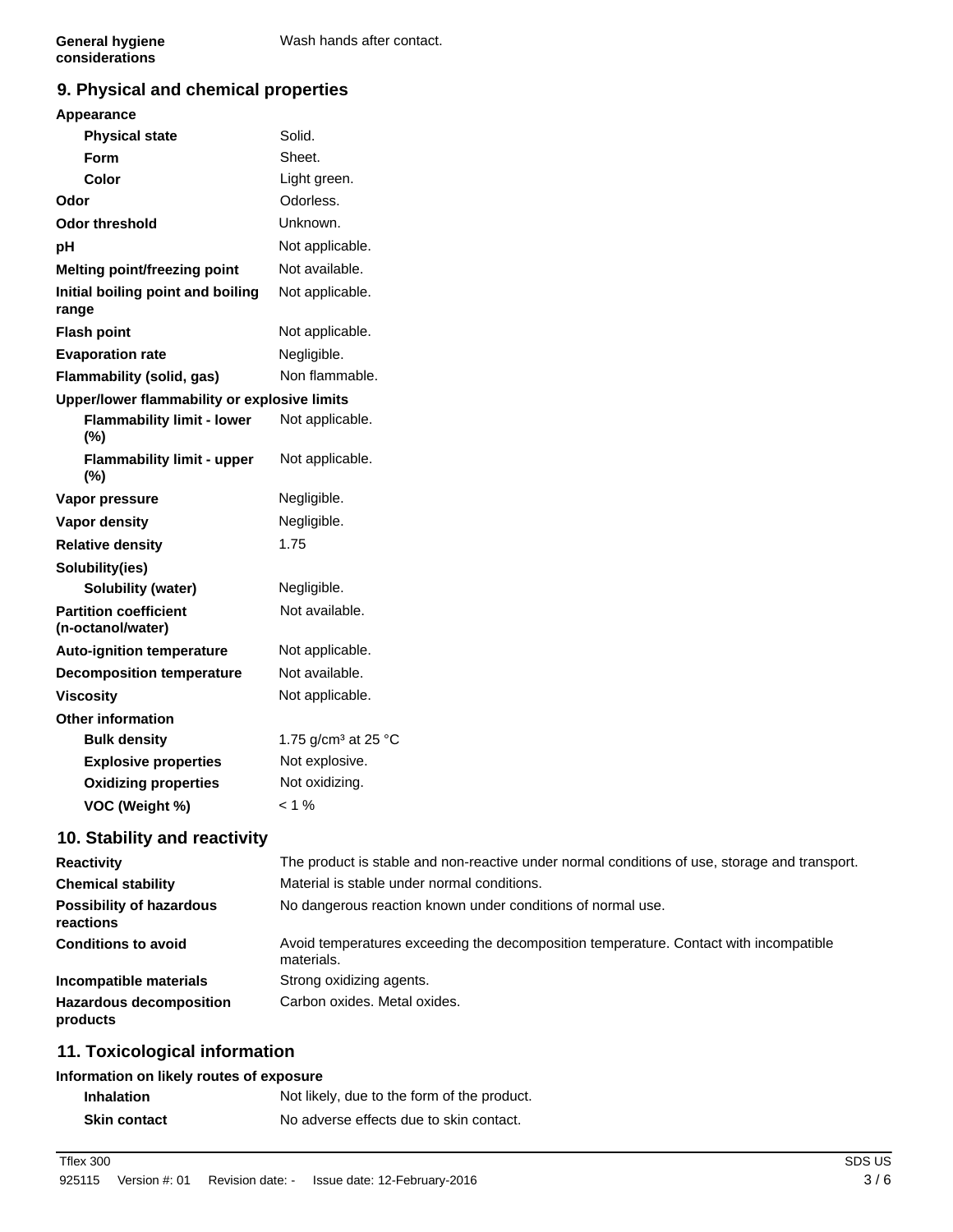| Eye contact                                                                        | No adverse effects due to eye contact are expected.                                                                                                                                                                    |
|------------------------------------------------------------------------------------|------------------------------------------------------------------------------------------------------------------------------------------------------------------------------------------------------------------------|
| Ingestion                                                                          | No harmful effects expected in amounts likely to be ingested by accident.                                                                                                                                              |
| Symptoms related to the<br>physical, chemical and<br>toxicological characteristics | Not relevant, due to the form of the product.                                                                                                                                                                          |
| Information on toxicological effects                                               |                                                                                                                                                                                                                        |
| <b>Acute toxicity</b>                                                              | No adverse effects are expected.                                                                                                                                                                                       |
| <b>Skin corrosion/irritation</b>                                                   | Not classified.                                                                                                                                                                                                        |
| Serious eye damage/eye<br>irritation                                               | Not classified.                                                                                                                                                                                                        |
| Respiratory or skin sensitization                                                  |                                                                                                                                                                                                                        |
| <b>Respiratory sensitization</b>                                                   | Not classified.                                                                                                                                                                                                        |
| <b>Skin sensitization</b>                                                          | Not classified.                                                                                                                                                                                                        |
| Germ cell mutagenicity                                                             | Not classified.                                                                                                                                                                                                        |
| Carcinogenicity                                                                    | Not classified. This product is an article.                                                                                                                                                                            |
| IARC Monographs. Overall Evaluation of Carcinogenicity                             |                                                                                                                                                                                                                        |
| Not listed.<br><b>NTP Report on Carcinogens</b>                                    |                                                                                                                                                                                                                        |
| Not listed.                                                                        | OSHA Specifically Regulated Substances (29 CFR 1910.1001-1050)                                                                                                                                                         |
| Not regulated.                                                                     |                                                                                                                                                                                                                        |
| <b>Reproductive toxicity</b>                                                       | Not classified.                                                                                                                                                                                                        |
| Specific target organ toxicity -<br>single exposure                                | Not classified.                                                                                                                                                                                                        |
| Specific target organ toxicity -<br>repeated exposure                              | Not classified.                                                                                                                                                                                                        |
| <b>Aspiration hazard</b>                                                           | Not relevant, due to the form of the product.                                                                                                                                                                          |
| <b>Chronic effects</b>                                                             | No known chronic or acute health risks.                                                                                                                                                                                |
| <b>Further information</b>                                                         | None known.                                                                                                                                                                                                            |
| 12. Ecological information                                                         |                                                                                                                                                                                                                        |
| <b>Ecotoxicity</b>                                                                 | The product is not classified as environmentally hazardous. However, this does not exclude the<br>possibility that large or frequent spills can have a harmful or damaging effect on the environment.                  |
| <b>Persistence and degradability</b>                                               | No data available.                                                                                                                                                                                                     |
| <b>Bioaccumulative potential</b>                                                   | No data available.                                                                                                                                                                                                     |
| <b>Mobility in soil</b>                                                            | The product is insoluble in water and will sediment in water systems.                                                                                                                                                  |
| Other adverse effects                                                              | An environmental hazard cannot be excluded in the event of unprofessional handling or disposal.                                                                                                                        |
| 13. Disposal considerations                                                        |                                                                                                                                                                                                                        |
| <b>Disposal instructions</b>                                                       | Collect and reclaim or dispose in sealed containers at licensed waste disposal site.                                                                                                                                   |
| Local disposal regulations                                                         | Dispose in accordance with all applicable regulations.                                                                                                                                                                 |
| Hazardous waste code                                                               | The waste code should be assigned in discussion between the user, the producer and the waste<br>disposal company.                                                                                                      |
| Waste from residues / unused<br>products                                           | Dispose of in accordance with local regulations. Empty containers or liners may retain some<br>product residues. This material and its container must be disposed of in a safe manner (see:<br>Disposal instructions). |
| <b>Contaminated packaging</b>                                                      | Since emptied containers may retain product residue, follow label warnings even after container is<br>emptied. Empty containers should be taken to an approved waste handling site for recycling or<br>disposal.       |
| 14. Transport information                                                          |                                                                                                                                                                                                                        |

# **DOT**

Not regulated as dangerous goods.

# **IATA**

Not regulated as dangerous goods.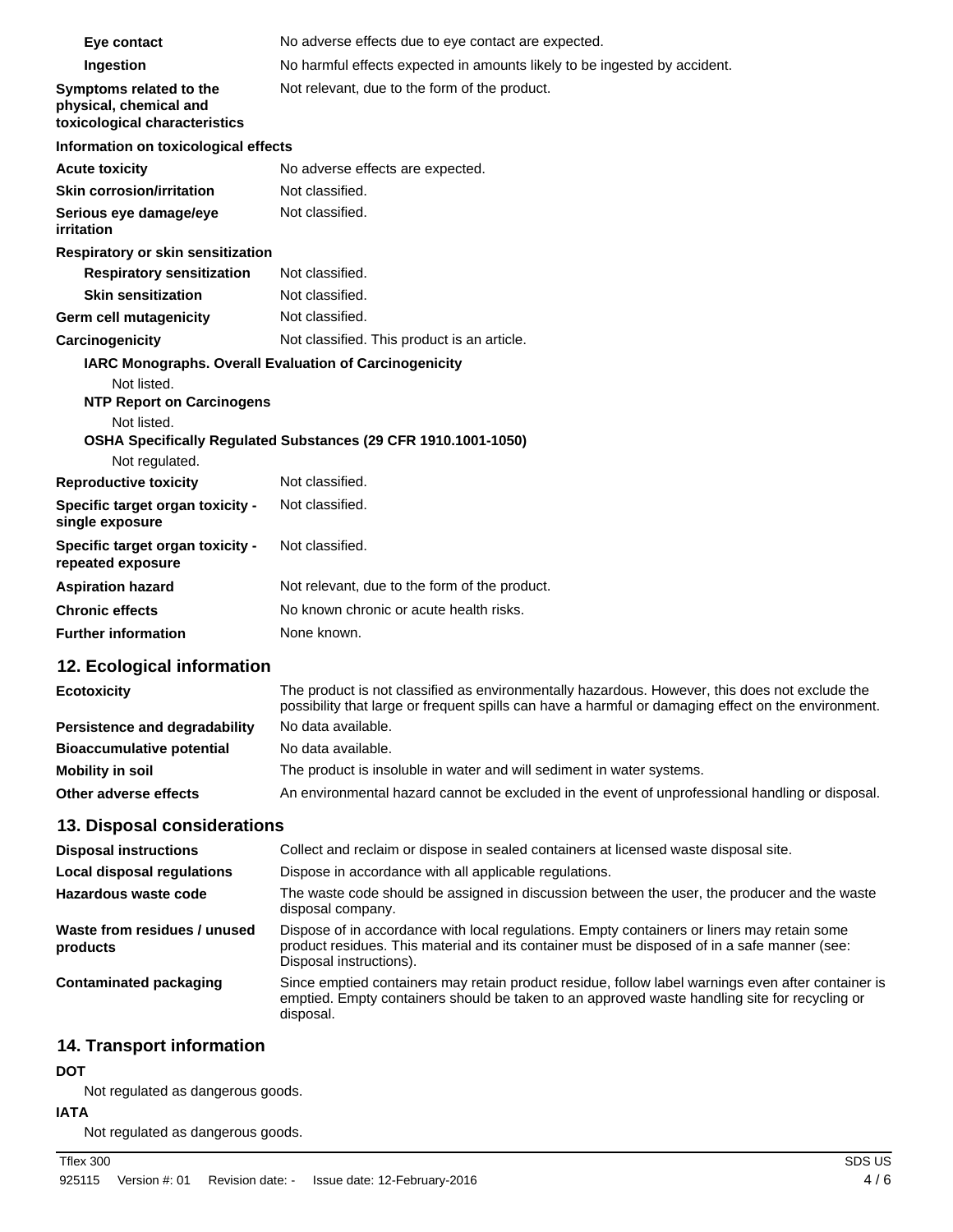#### **IMDG**

Not regulated as dangerous goods.

#### **Transport in bulk according to** Not applicable. **Annex II of MARPOL 73/78 and the IBC Code**

# **15. Regulatory information**

| <b>US federal regulations</b>                         | This product is not known to be a "Hazardous Chemical" as defined by the OSHA Hazard<br>Communication Standard, 29 CFR 1910.1200.                                                                                                                                      |                        |
|-------------------------------------------------------|------------------------------------------------------------------------------------------------------------------------------------------------------------------------------------------------------------------------------------------------------------------------|------------------------|
|                                                       | TSCA Section 12(b) Export Notification (40 CFR 707, Subpt. D)                                                                                                                                                                                                          |                        |
| Not regulated.                                        | OSHA Specifically Regulated Substances (29 CFR 1910.1001-1050)                                                                                                                                                                                                         |                        |
| Not regulated.                                        |                                                                                                                                                                                                                                                                        |                        |
| <b>CERCLA Hazardous Substance List (40 CFR 302.4)</b> |                                                                                                                                                                                                                                                                        |                        |
| Not listed.                                           |                                                                                                                                                                                                                                                                        |                        |
| <b>Hazard categories</b>                              | Superfund Amendments and Reauthorization Act of 1986 (SARA)<br>Immediate Hazard - No                                                                                                                                                                                   |                        |
|                                                       | Delayed Hazard - No<br>Fire Hazard - No<br>Pressure Hazard - No<br>Reactivity Hazard - No                                                                                                                                                                              |                        |
| SARA 302 Extremely hazardous substance                |                                                                                                                                                                                                                                                                        |                        |
| Not listed.                                           |                                                                                                                                                                                                                                                                        |                        |
| SARA 311/312 Hazardous<br>chemical                    | No.                                                                                                                                                                                                                                                                    |                        |
| SARA 313 (TRI reporting)<br>Not regulated.            |                                                                                                                                                                                                                                                                        |                        |
| Other federal regulations                             |                                                                                                                                                                                                                                                                        |                        |
|                                                       | Clean Air Act (CAA) Section 112 Hazardous Air Pollutants (HAPs) List                                                                                                                                                                                                   |                        |
| Not regulated.                                        |                                                                                                                                                                                                                                                                        |                        |
|                                                       | Clean Air Act (CAA) Section 112(r) Accidental Release Prevention (40 CFR 68.130)                                                                                                                                                                                       |                        |
| Not regulated.                                        |                                                                                                                                                                                                                                                                        |                        |
| <b>Safe Drinking Water Act</b><br>(SDWA)              | Not regulated.                                                                                                                                                                                                                                                         |                        |
| <b>US state regulations</b>                           |                                                                                                                                                                                                                                                                        |                        |
| US. Massachusetts RTK - Substance List                |                                                                                                                                                                                                                                                                        |                        |
| Not regulated.                                        | US. New Jersey Worker and Community Right-to-Know Act                                                                                                                                                                                                                  |                        |
| Not listed.                                           | US. Pennsylvania Worker and Community Right-to-Know Law                                                                                                                                                                                                                |                        |
| Not listed.<br>US. Rhode Island RTK                   |                                                                                                                                                                                                                                                                        |                        |
| Not regulated.                                        |                                                                                                                                                                                                                                                                        |                        |
| <b>US. California Proposition 65</b>                  | California Safe Drinking Water and Toxic Enforcement Act of 1986 (Proposition 65): This material is not known to contain<br>any chemicals currently listed as carcinogens or reproductive toxins.                                                                      |                        |
| <b>International Inventories</b>                      |                                                                                                                                                                                                                                                                        |                        |
| Country(s) or region                                  | <b>Inventory name</b>                                                                                                                                                                                                                                                  | On inventory (yes/no)* |
| Canada                                                | Domestic Substances List (DSL)                                                                                                                                                                                                                                         | Yes                    |
| Canada                                                | Non-Domestic Substances List (NDSL)                                                                                                                                                                                                                                    | No                     |
| United States & Puerto Rico                           | Toxic Substances Control Act (TSCA) Inventory                                                                                                                                                                                                                          | Yes                    |
|                                                       | *A "Yes" indicates this product complies with the inventory requirements administered by the governing country(s).<br>A "No" indicates that one or more components of the product are not listed or exempt from listing on the inventory administered by the governing |                        |

A "No" indicates that one or more components of the product are not listed or exempt from listing on the inventory administered by the governing country(s).